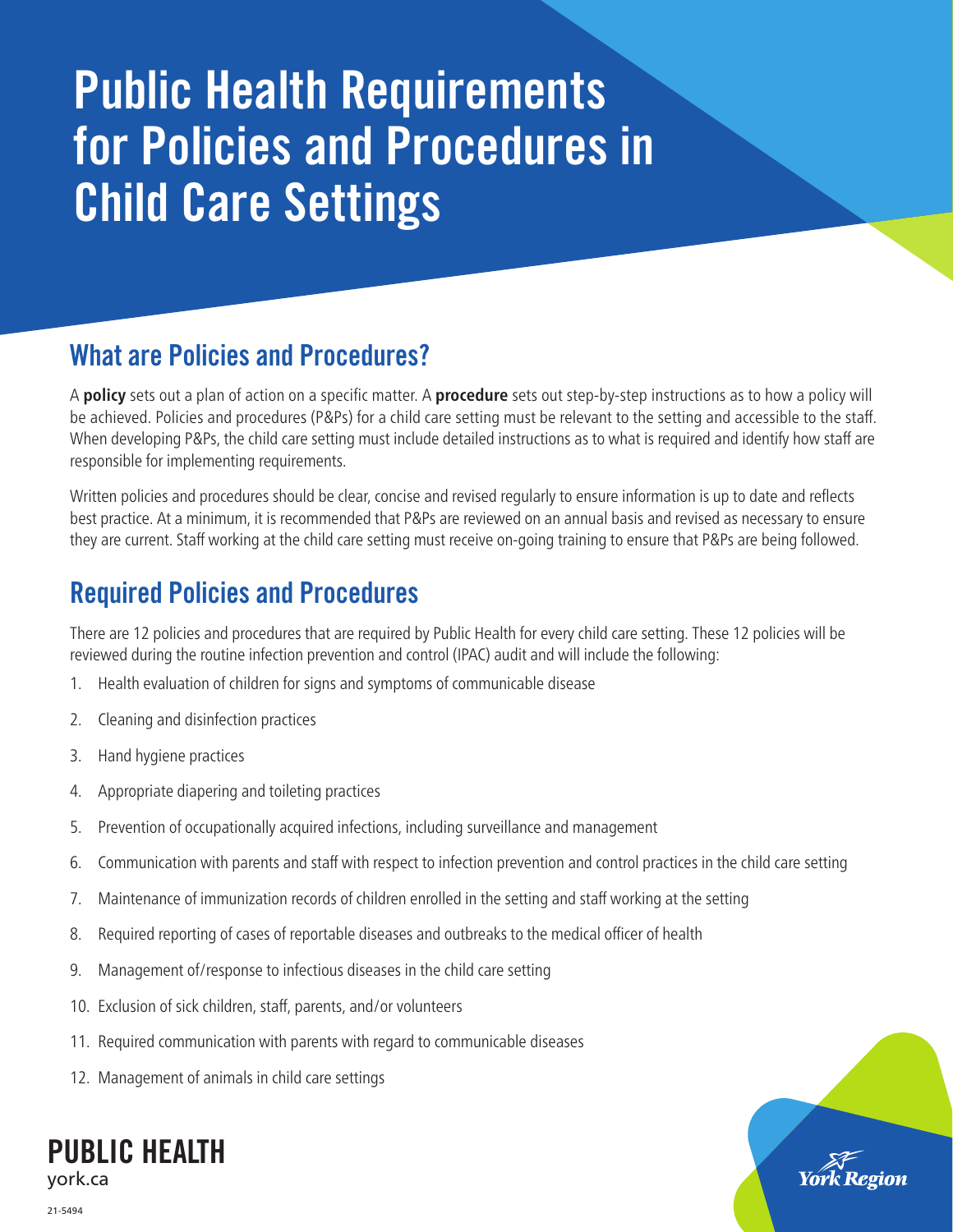#### 1. Health evaluation of children for signs and symptoms of communicable disease

Child care staff play an important role in identifying early signs and symptoms of illness in children. The goal of this policy is to reduce the spread of infectious pathogens in child care settings. This policy and procedure must include:

- A procedure for the daily observation of children for signs of illness upon arrival at the setting. This will help provide a clearer picture of the baseline rates of illness in the setting
- A procedure outlining who will monitor the daily log of illnesses in the setting
- A procedure for the setting to notify York Region Public Health of any reportable disease or if an outbreak is suspected

#### 2. Cleaning and disinfection practices

Routine cleaning and disinfection of toys, equipment and other surfaces, like diaper change tables, is important to reduce the spread pathogens in the child care setting. This policy and procedure must include the following:

- A procedure to identify the staff member responsible for cleaning and disinfecting
- A policy that includes a disinfection schedule for every program area. This schedule must clearly identify areas that are to be cleaned and disinfected and the frequency of cleaning and disinfecting (i.e., after every use, daily, weekly and/or monthly).
- Information on the type of detergent and/or disinfectants that are to be used on various surfaces. The procedure should clearly identify the proper products to be used, required contact times, proper dispensing and usage
- Information on how and when the product is to be used. The procedure should outline the need to follow the manufacturer's instructions and to adhere to the "Proper Cleaning and Disinfection Practices" chart
- A procedure for cleaning and disinfection levels required and frequency for all equipment, furniture, surfaces, toys, sensory and water play tables and any item that is used in the child care setting
- A procedure for the cleaning and disinfection of blood and body fluid spills

## 3. Hand hygiene practices

The purpose of hand hygiene is to remove or kill pathogens on the hands. Hand hygiene can be accomplished using soap and running water or an alcohol-based hand rub (ABHR). Handwashing with soap and water is the preferred method for hand hygiene; however, if soap and water are unavailable, ABHR containing 60 to 90 per cent alcohol can be used, only if hands are not visibly soiled. The child care setting must have a policy and procedure for staff and children on hand hygiene. The policy and procedure must outline the following:

- A procedure on how and when to perform hand hygiene which includes the different methods of hand hygiene (e.g., washing hands with soap and water and ABHR)
- A procedure on the management of product dispensing containers
- A procedure for monitoring hand hygiene compliance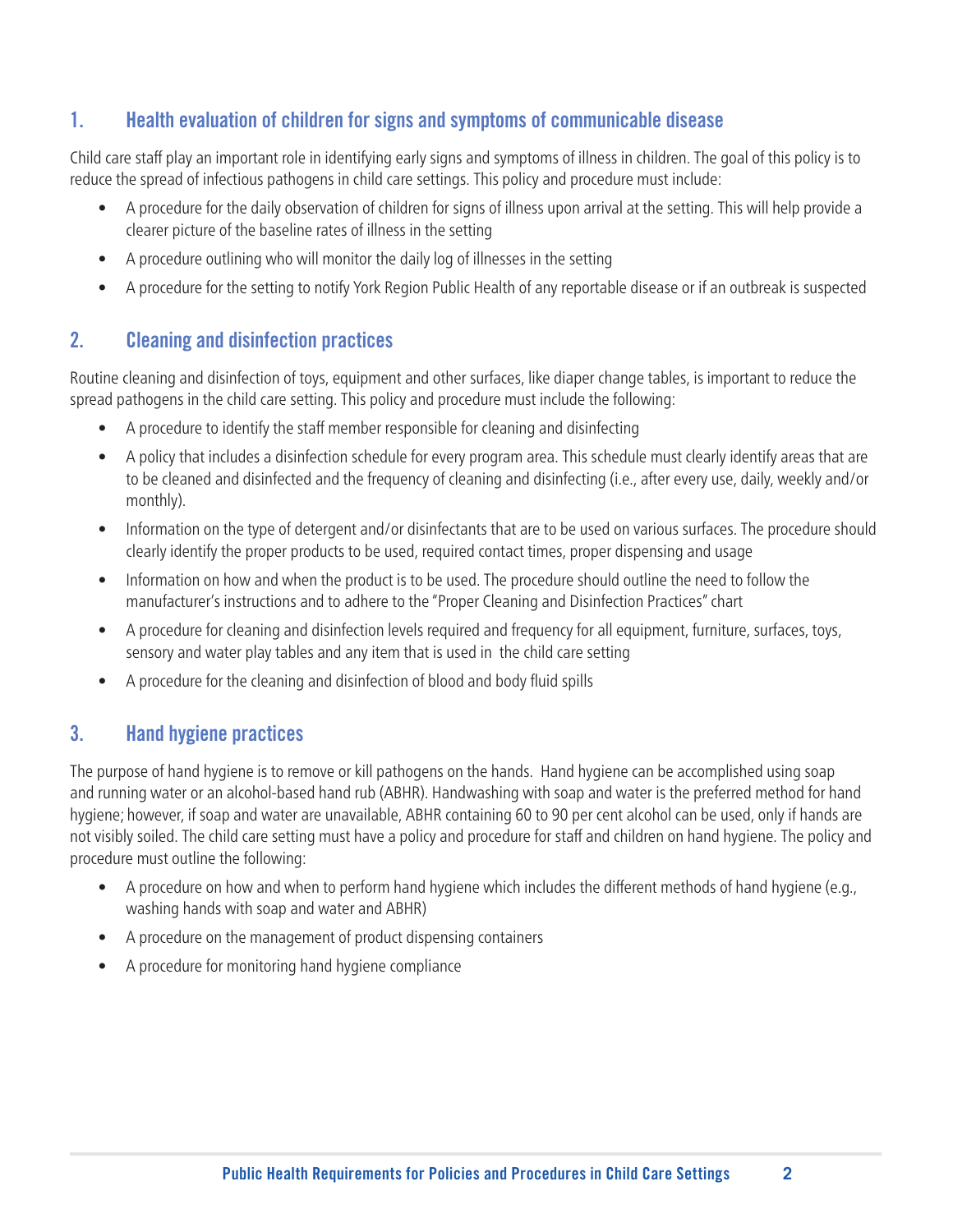## 4. Appropriate diapering and toileting practices

Pathogens are everywhere, including body fluids such as urine and stool. Due to their presence, child care providers are at risk of becoming ill if they do not take appropriate precautions during diapering and toileting routines. Inappropriate diapering and toileting practices can also result in an increased spread of disease among children.

To prevent disease transmission, child care providers need to ensure proper infection prevention and control practices are in place for diapering and toileting routines. It is important to have a written policy and procedure that clearly identifies the proper diapering and toileting routines. The policy and procedure must include the following:

- Directions for diapering and toileting to be located in close proximity to a well-equipped handwashing sink
- A description of what routine practices are, and the steps to be taken when there is the potential risk of coming into contact with body fluids
- A procedure on how and when to use disposable gloves
- A procedure for hand hygiene
- A procedure to ensure that the child's hands are washed after each diapering and toileting procedure
- A procedure to identify proper application of personal and communal skin products to prevent cross-contamination
- A procedure to properly clean and disinfect equipment (e.g., diaper change table, change pad, toilet seat insert) after each routine
- A procedure to properly store diapering and toileting supplies (e.g., diapers, diaper wipes, disposable gloves, cleaner, disinfectant, skin care products) to prevent contamination
- A procedure to identify proper handling and disposal of soiled diapers/disposable training pants, to ensure the diaper contents are undisturbed. The policy should include a description of the garbage container used to dispose of soiled diapers/disposable training pants
- A procedure for the proper storage of garbage containers used for soiled diapers/disposable training pants
- A procedure for the cleaning and disinfection levels and frequency of cleaning required for the garbage container
- A procedure for the proper handling of soiled clothing ensuring that soiled clothing is not rinsed and/or washed at the child care setting

Additional requirements to be included in the diapering policy:

- A procedure on the proper set-up of diaper change area (e.g., location and safety concerns) ensuring that only a nonquilted diaper change pad is used and the proper use of disposable paper liner
- If cloth diapers are used at the setting, a procedure for the use of cloth diapers must be included. This is to include information on the cloth diaper service (i.e., name, address and telephone number of cloth diaper service) and method of temporary storage of soiled diapers

Additional requirements to be included in the toileting policy:

• Proper storage of toileting equipment (i.e., toilet seat inserts and potty chairs) to prevent contamination

Ensuring staff follow the instructions outlined in the policy will reduce the opportunity for the spread of disease in the child care setting.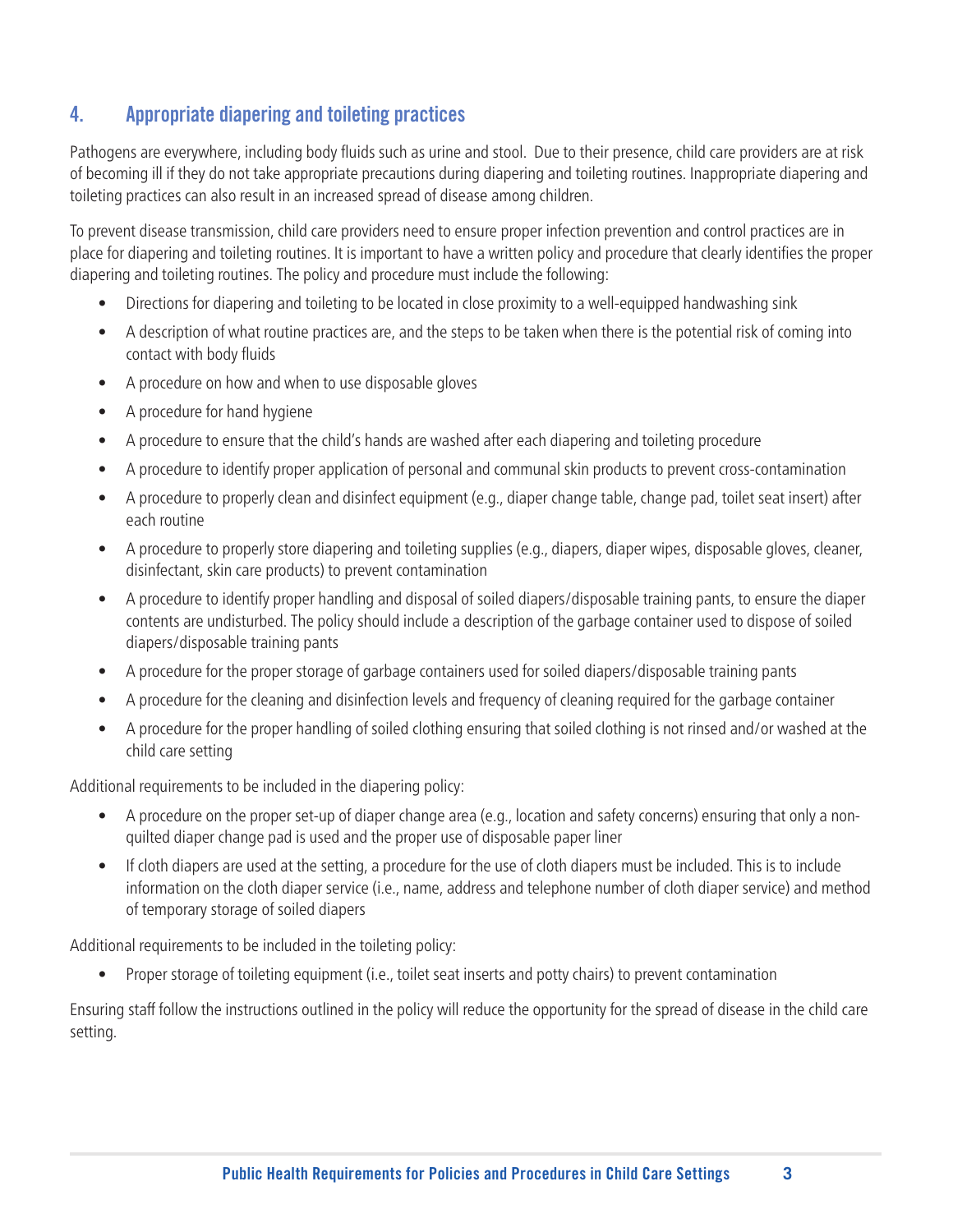#### 5. Prevention of occupationally acquired infections, including surveillance and management

When a child care provider helps children in the bathroom, changes diapers, wipes noses, or applies first aid to cuts, there is a potential of coming into direct contact with pathogens that the children might carry. If proper routine practices are not followed, child care providers are at risk of being infected and/or spreading the pathogen throughout the child care setting, possibly resulting in children and other staff members becoming ill. The policy for prevention of occupationally acquired infections should include the following:

- A procedure outlining how to conduct a risk assessment by assessing the potential of exposure to body fluids
- A procedure on how to select the appropriate personal protective equipment (PPE) to protect oneself and prevent the spread of illness
- A procedure on to don and doff PPE
- A procedure on when and how hand hygiene must be performed
- A procedure for the ordering and storage of infection prevention related products ensuring that no expired products are in use
- A procedure in place to ensure that an adequate supply of PPE in the appropriate size is on-site and accessible to staff at all times
- A procedure for the observation of symptoms in staff, to provide a picture of the baseline rates of illness in a child care setting
- A policy on staff illness exclusion and a return policy
- A procedure for reporting suspected outbreaks to York Region Public Health

#### 6. Communication with parents and staff with respect to infection prevention and control practices in the child care setting

It is important to ensure that parents and child care staff are aware of the infection prevention and control practices taking place in the child care setting to prevent the spread of illness. A policy and procedure on communication with parents and staff should include:

- A procedure for notifying and communicating with parents on the infection control practices in place to prevent the spread of illness in the setting
- Key messages prepared in advance explaining why prevention is important, how items will be cleaned and disinfected and with what products
- Key messages prepared in advance when additional measures are in place during an outbreak or response to a reportable communicable disease
- A procedure in place to ensure staff are cleaning and disinfecting items either immediately, daily or weekly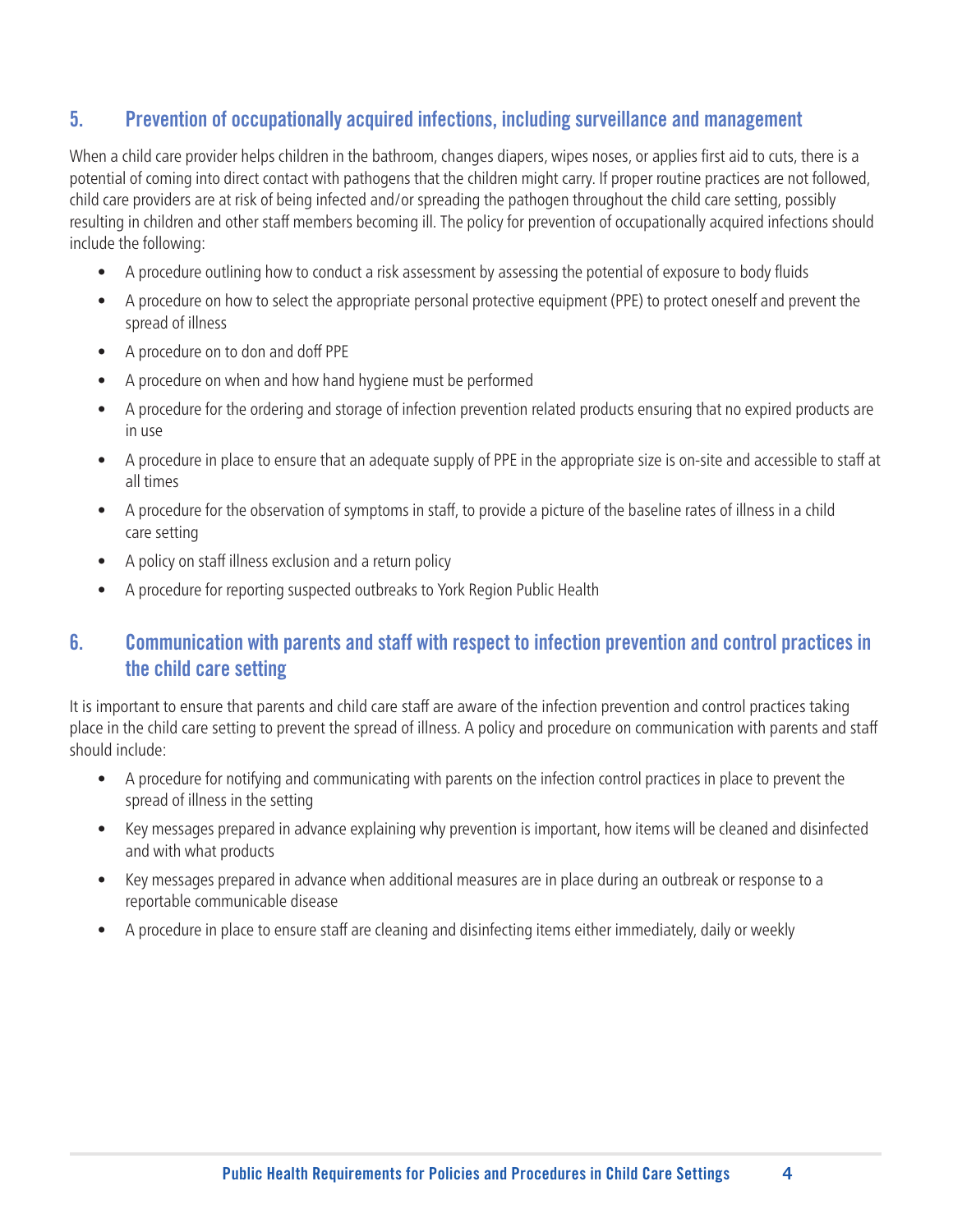## 7. Maintenance of immunization records of children enrolled and staff

#### **Immunization Records for Children**

York Region Public Health requires the child care setting to provide personal and immunization information for the children who attend the setting. Each record will be reviewed by York Region Public Health Immunization Services to ensure children have received all age-appropriate immunizations. The policy for the maintenance of immunization records should include the following:

- A procedure for the collecting of and storage of immunization records for new admissions to the setting in a safe, locked location
- A procedure for ensuring that children are up-to-date on immunizations according to the Ontario Immunization Schedule, unless written exemption (i.e., medical reason or conscientious or religious reason) is provided
- A procedure for communication with parents about providing the most up-to-date immunization information to the setting
- A procedure in place to request that parents provide new immunization information as it becomes available

#### **Immunization Records for Staff**

Every operator of a child care setting should ensure that, before commencing employment, each person employed in the child care setting has had a health assessment and immunization as recommended by the local medical officer of health. For this reason, the policy must include:

- A request for prospective staff members to submit immunization records at the time of hiring
- A procedure for ensuring all staff to provide the most up-to-date immunization information. If due to medical reasons or conscientious or religious reasons, the staff member is not immunized as recommended by Public Health, the staff member must provide written explanation
- A procedure for the collecting of and storage of immunization records for all staff in a safe, locked location
- A procedure in place to request that staff provide new immunization information as it becomes available

#### 8. Required reporting of cases and outbreaks of reportable diseases to the medical officer of health

All child care settings are required to report a suspected outbreak to their local public health unit. This requirement is outlined in the *Health Protection and Promotion Act, R.S.O. 1990, c.H.7, Regulation 559/91*. Child care settings must develop and maintain written policies and procedures in preparation for responding to infectious disease outbreaks. The implementation of outbreak infection control measures such as adequate hand hygiene and exclusion of symptomatic children and staff, will help to reduce the impact of the outbreak in the setting by decreasing the number of children and staff affected as well as shorten the duration of the outbreak. The following information must be included in the policy:

- Surveillance: provide daily surveillance of symptoms in the children and staff in order to identify cases and potential outbreaks. Having a definition of an enteric outbreak in the policy will assist in identifying an outbreak
- To report a suspected outbreak, notify York Region Public Health by calling the Control of Infectious Disease Division Monday to Friday, between 8:30 a.m. and 4:30 p.m. 905-830-4444 ext. 73588. After hours, including weekends and holidays 905-953-6478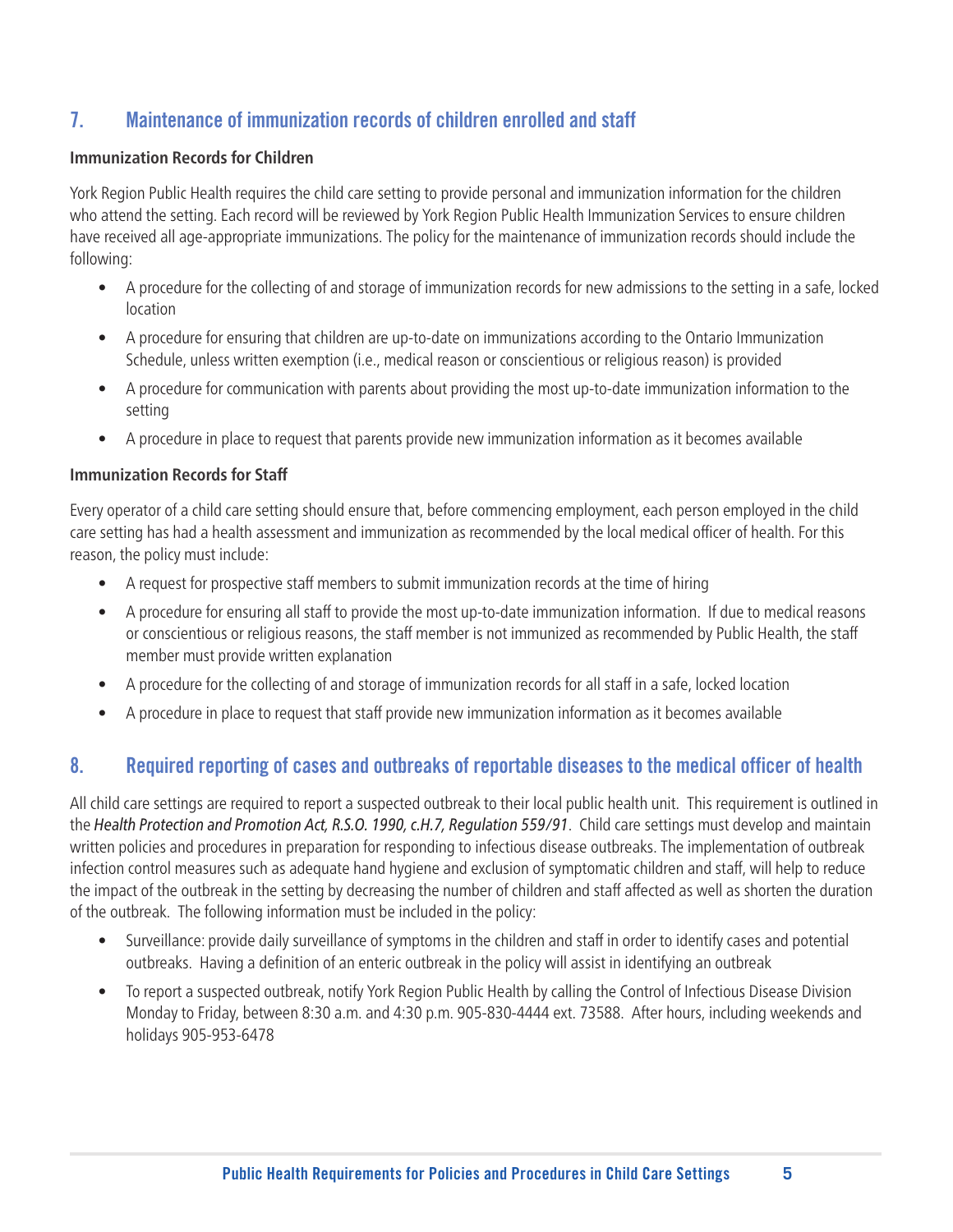#### 9. Management of/response to infectious diseases in the child care setting

Child care settings should report all outbreaks and reportable diseases to York Region Public Health. A policy on the management and response to infectious diseases should include:

- A procedure to identify the requirements for a child care setting when there is a case of a confirmed reportable disease in the child care setting
- A procedure for when an outbreak is declared outlining how the child care providers will assist public health to identify source of the outbreak
- A procedure for the completion of the Enteric Outbreak Line Listing form provided by Public Health. This includes the addition of new information to the Line List as it becomes available
- A procedure for the implementation of control measures (e.g., increase frequency for cleaning and disinfecting and stop sensory play activities)
- A policy for the exclusion of ill children/staff that includes what should be communicated to parents/legal guardians on any extra infection prevention and control measures that could be taken at home
- A policy on the exclusion of ill children/staff from the child care setting until they have been symptom-free for 48 hours
- A procedure for the separation of ill children from well children until such time as the child can return home
- A procedure for any additional control measures that could prevent the spread of pathogens in the setting
- A procedure for collecting consent from parents/legal guardians in order to identify the source of an enteric outbreak, it is important to collect stool, water and/or food specimens
- A procedure to communicate with parents/legal guardians and get a consent prior to submission of the sample to the Public Health Ontario laboratory for testing

#### 10. Exclusion of sick children, staff, parents, and/or volunteers

Illness exclusion policies need to be consistently applied to all children, staff and volunteers within the child care setting. The child care setting needs to ensure their illness exclusion policy considers not only the health of the individual child, but the health of the other children as a whole, as well as the health of their staff and volunteers. Each staff and volunteers should understand the importance of illness prevention in their daily practices.

The illness exclusion policy and procedure must outline for both staff (including volunteers) and parents/legal guardians the requirements for children who arrive at the setting and are ill, or who become ill while in care.

An illness exclusion policy should include the following:

- Notification to Public Health of a reportable disease. Ontario Reportable Disease Regulation has a list of diseases that are to be reported to the local medical officer of health (i.e., Public Health). As soon as any child or staff within the setting is diagnosed by a physician with a reportable disease, it is the child care setting's responsibility to notify public health
- Excluding, re-admitting and cohorting ill children and child care staff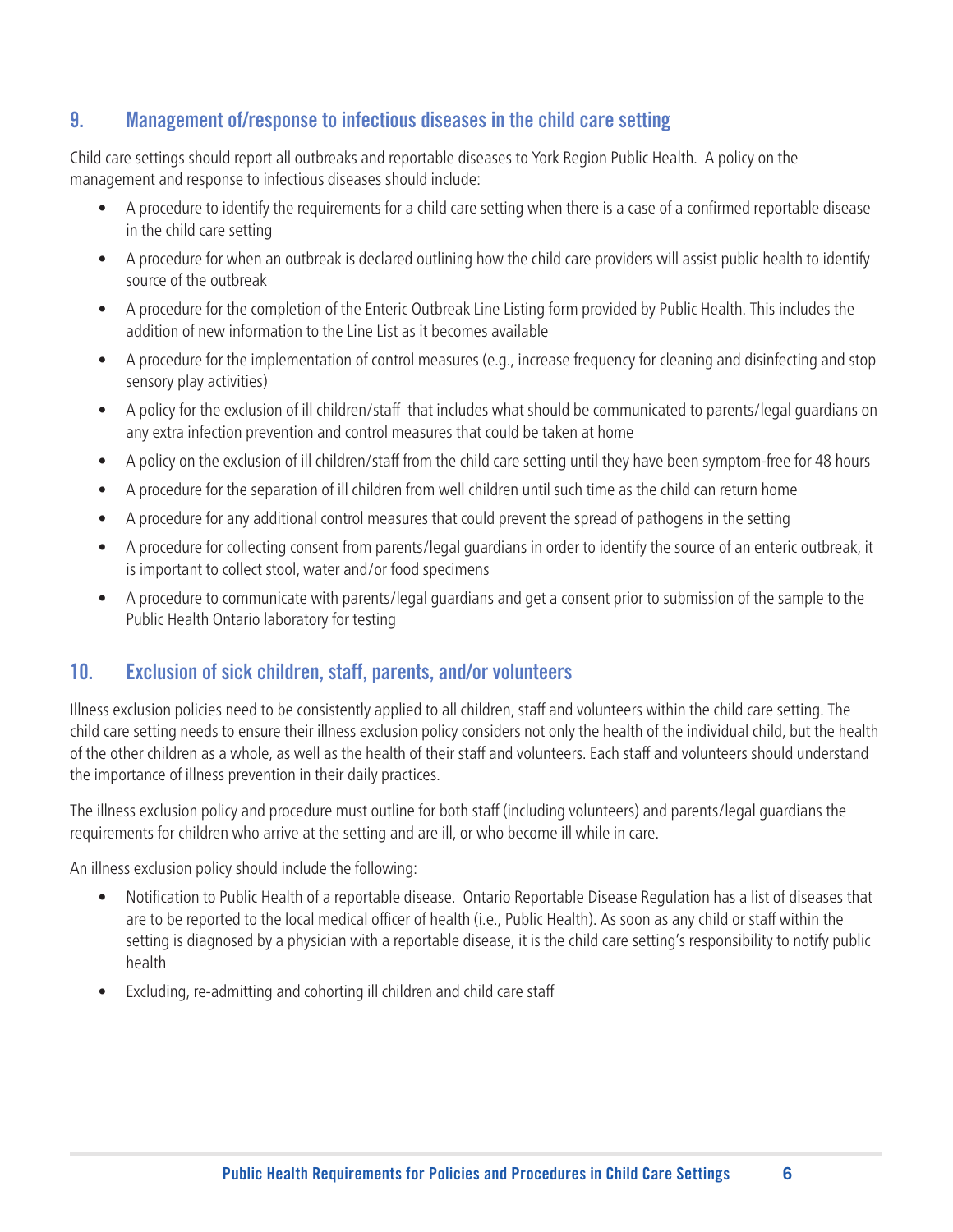- A plan for temporary care if a child develops symptoms during the day. This plan should include the following:
	- o Details about the area where the ill children will be placed and who will be assigned to look after children that may become ill throughout the day
	- o Separation of ill children from well children so as not to spread infection throughout the child care setting
	- o A procedure for contacting a physician or ambulance if a parent or alternate is not available for emergency situation
- A staff exclusion policy should outline when an employee can or cannot come to work, and whether they can work with children while at the setting. Upon employment staff must be advised of the exclusion policy and the operator of the child care setting must ensure it is followed. Staff should be retrained on this policy at least annually
- A procedure that identifies the need for illnesses to be recorded on a daily basis

#### 11. Required communication with parents with regard to communicable diseases

When a communicable disease is confirmed in the setting, child care settings should have a policy and procedure to notify parents of the setting about the communicable disease.

The policy must outline:

- A plan for child care settings to communicate with parents/legal guardians when:
	- o A communicable disease is confirmed in the setting
	- o An outbreak is declared by Public Health
	- o A Public Health notification is received regarding to communicable disease in the community
- A procedure for notifying and communicating with parents with regard to communicable diseases
- A procedure for notifying and communicating with parents on the infection control practices in place to prevent and control the spread of illness in the setting
- Key messages prepared explaining why prevention is important, how items will be cleaned and disinfected and with what products
- Key messages prepared when additional measures are in place during an outbreak or in response to a reportable communicable disease

#### 12. Management of animals in the child care setting

If animals are a regular part of the child care setting's activities there should be written infection prevention and control policies and procedures that refer to both visiting animals and animals that reside in the facility. The policies and procedures should be setting-specific and developed in consultation with York Region Public Health. A policy on animals in the child care setting should include:

- A policy and procedure for consultation with parents/legal guardians to determine if circumstances exist (e.g., allergies, phobias or asthma) that would prevent children from interacting with animals in the setting
- Documentation of a health management plan for all visiting and resident animals, including records of annual examination by a licensed veterinarian, dental care, vaccination and prevention of parasites